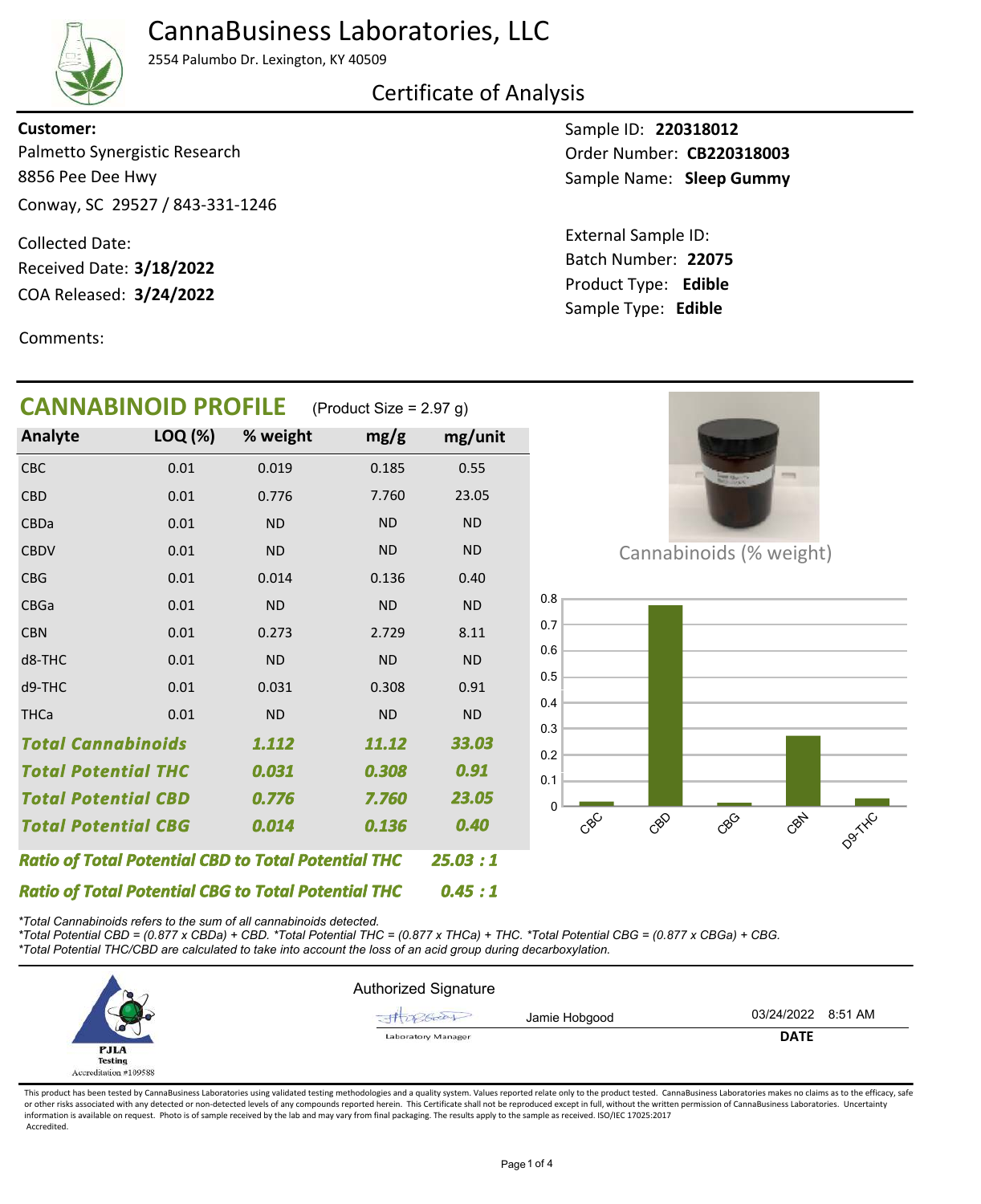

# CannaBusiness Laboratories, LLC

2554 Palumbo Dr. Lexington, KY 40509



#### **Certificate of Analysis** Sample Type:

**Sample ID: Sample Name:** 220318012

Sleep Gummy<br>Edible



| <b>Customer</b>                        |                               |                         |                              | <b>Sample Name:</b>                       |
|----------------------------------------|-------------------------------|-------------------------|------------------------------|-------------------------------------------|
| Palmetto Synergistic Research          |                               |                         | <b>Overall Batch Results</b> |                                           |
| 8856 Pee Dee Hwy<br>Conway, SC 29527 / |                               | Pesticide               | Moisture Content             | Sample ID:<br><b>Product Type:</b>        |
|                                        |                               | Potency                 | <b>Water Activity</b>        | Sample Type:<br><b>Collected Date</b>     |
|                                        | <b>POINT</b><br><b>MARKET</b> | <b>Mycotoxins</b>       | <b>Heavy Metals</b>          | <b>Received Date</b>                      |
|                                        |                               | <b>Microbial Screen</b> | <b>Residual Solvents</b>     | <b>Batch Number</b><br><b>Batch Size:</b> |
|                                        |                               | Terpenoids              |                              | Sample Size:                              |
|                                        |                               |                         |                              | <b>COA</b> released:                      |

| Sample Name:           | Sleep Gummy |           |
|------------------------|-------------|-----------|
| Sample ID:             | 220318012   |           |
| <b>Product Type:</b>   | Fdible      |           |
| Sample Type:           | Fdible      |           |
| <b>Collected Date:</b> |             |           |
| <b>Received Date:</b>  | 03/18/2022  |           |
| Batch Number:          | 22075       |           |
| <b>Batch Size:</b>     |             |           |
| <b>Sample Size:</b>    |             |           |
| <b>COA</b> released:   | 03/24/2022  | $8.51$ AM |
|                        |             |           |

| Potency (mg/g)                     |                  |                     |                           |           |                           |              |  |  |
|------------------------------------|------------------|---------------------|---------------------------|-----------|---------------------------|--------------|--|--|
| Date Tested: 03/21/2022            |                  |                     | Method: CB-SOP-028        |           |                           |              |  |  |
| Instrument:                        |                  |                     |                           |           |                           |              |  |  |
| 0.031%                             | 0.776%           |                     | 1.112%                    |           | 11.12 $mg/g$              |              |  |  |
| Total THC                          | <b>Total CBD</b> |                     | <b>Total Cannabinoids</b> |           | <b>Total Cannabinoids</b> |              |  |  |
| Analyte                            |                  | <b>Result Units</b> |                           | LOQ       | Result                    | <b>Units</b> |  |  |
| CBC (Cannabichromene)              |                  | 0.019               | $\frac{0}{0}$             | 0.010     | 0.185                     | mg/g         |  |  |
| CBD (Cannabidiol)                  |                  | 0.776               | $\frac{0}{0}$             | 0.010     | 7.760                     | mg/g         |  |  |
| CBDa (Cannabidiolic Acid)          |                  | ND.                 | %                         | 0.010     | <b>ND</b>                 | mg/g         |  |  |
| CBDV (Cannabidivarin)              |                  | ND.                 | $\%$                      | 0.010     | <b>ND</b>                 | mg/g         |  |  |
| CBG (Cannabigerol)                 |                  | 0.014               | %                         | 0.010     | 0.136                     | mg/g         |  |  |
| CBGa (Cannabigerolic Acid)         |                  | ND.                 | $\%$                      | 0.010     | <b>ND</b>                 | mg/g         |  |  |
| CBN (Cannabinol)                   |                  | 0.273               | $\frac{0}{0}$             | 0.010     | 2.729                     | mg/g         |  |  |
| D8-THC (D8-Tetrahydrocannabinol)   |                  | ND.                 | %                         | 0.010     | <b>ND</b>                 | mg/g         |  |  |
| D9-THC (D9-Tetrahydrocannabinol)   | 0.031            | %                   | 0.010                     | 0.308     | mg/g                      |              |  |  |
| THCa (Tetrahydrocannabinolic Acid) | <b>ND</b>        | %                   | 0.010                     | <b>ND</b> | mg/g                      |              |  |  |

| <b>Pesticides</b>       |                     |             |        |                     |                     |     |            |        |
|-------------------------|---------------------|-------------|--------|---------------------|---------------------|-----|------------|--------|
| Date Tested: 03/23/2022 | Method: CB-SOP-025  | Instrument: |        |                     |                     |     |            |        |
| Analyte                 | <b>Result Units</b> | LOQ.        | Result | Analyte             | <b>Result Units</b> |     | <b>LOQ</b> | Result |
| Acephate                | ND ppm              | 0.010       |        | Acetamiprid         | <b>ND</b>           | ppm | 0.010      |        |
| Aldicarb                | <b>ND</b><br>ppm    | 0.010       |        | Azoxystrobin        | <b>ND</b>           | ppm | 0.010      |        |
| <b>Bifenazate</b>       | ND.<br>ppm          | 0.010       |        | <b>Bifenthrin</b>   | <b>ND</b>           | ppm | 0.100      |        |
| <b>Boscalid</b>         | <b>ND</b><br>ppm    | 0.010       |        | Carbaryl            | <b>ND</b>           | ppm | 0.010      |        |
| Carbofuran              | <b>ND</b><br>ppm    | 0.010       |        | Chlorantraniliprole | <b>ND</b>           | ppm | 0.010      |        |
| Chlorpyrifos            | 0.011<br>ppm        | 0.010       |        | Clofentezine        | <b>ND</b>           | ppm | 0.010      |        |
| Coumaphos               | ND.<br>ppm          | 0.010       |        | Daminozide          | <b>ND</b>           | ppm | 0.010      |        |
| Diazinon                | <b>ND</b><br>ppm    | 0.010       |        | <b>Dichlorvos</b>   | <b>ND</b>           | ppm | 0.010      |        |
| Dimethoate              | <b>ND</b><br>ppm    | 0.010       |        | Etofenprox          | <b>ND</b>           | ppm | 0.010      |        |
| Etoxazole               | ND<br>ppm           | 0.010       |        | Fenhexamid          | <b>ND</b>           | ppm | 0.010      |        |
| Fenoxycarb              | ND.<br>ppm          | 0.010       |        | Fenpyroximate       | <b>ND</b>           | ppm | 0.010      |        |
| Fipronil                | <b>ND</b><br>ppm    | 0.010       |        | Flonicamid          | <b>ND</b>           | ppm | 0.100      |        |
| Fludioxonil             | <b>ND</b><br>ppm    | 0.010       |        | Hexythiazox         | <b>ND</b>           | ppm | 0.010      |        |
| Imazalil                | <b>ND</b><br>ppm    | 0.010       |        | Imidacloprid        | <b>ND</b>           | ppm | 0.010      |        |
| Malathion               | ND.<br>ppm          | 0.010       |        | Metalaxyl           | <b>ND</b>           | ppm | 0.010      |        |
| Methiocarb              | ND<br>ppm           | 0.010       |        | Methomyl            | <b>ND</b>           | ppm | 0.010      |        |
| Myclobutanil            | ND.<br>ppm          | 0.010       |        | Naled               | <b>ND</b>           | ppm | 0.010      |        |
| Oxamyl                  | <b>ND</b><br>ppm    | 0.010       |        | Paclobutrazol       | <b>ND</b>           | ppm | 0.010      |        |
|                         |                     |             |        |                     |                     |     |            |        |

NT = Not tested, ND = Not detected; LOQ = Limit of Quantitation; <LOQ = Detected; >ULOL = Above upper limit of linearity; CFU/g = Colony forming units per 1 gram; TNTC = Too numerous to count

CannaBusiness Laboratories

License # P-0059: (859)-514- 6999 https://www.cannabusinesslabs.us

This product has been tested by CannaBusiness Laboratories using validated testing methodologies and a quality system. Values reported relate only to the product tested. CannaBusiness Laboratories makes no claims as to the safety, or other risks associated with any detected or non-detected levels of any compounds reported herein. This Certificate shall not be reproduced except in full, without the written permission of CannaBusiness Laborato Uncertainty information is available on request. Photo is of sample received by the lab and may vary from final packaging. The results apply to the sample as received. ISO/IEC 17025:2017 Accredited.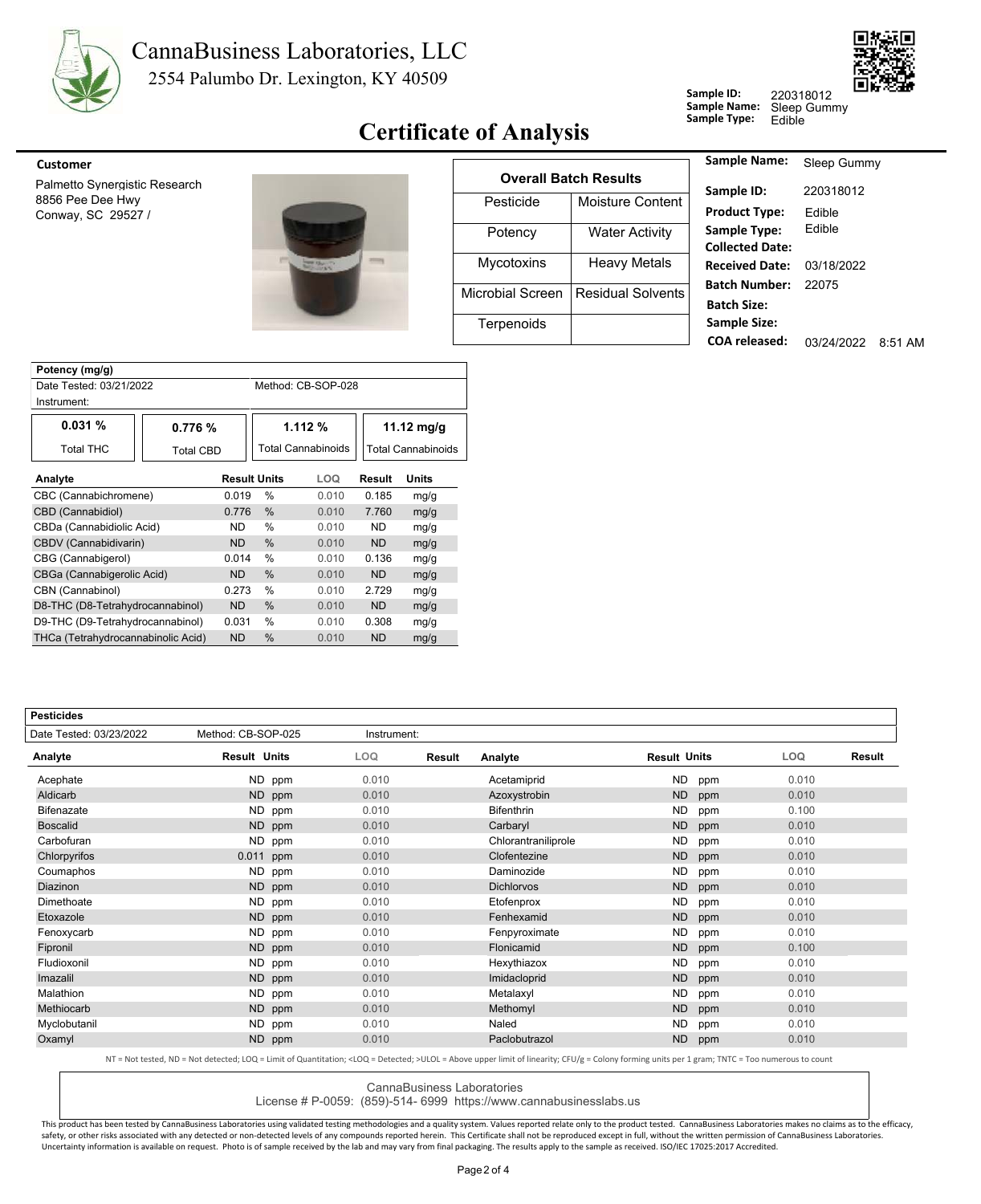



**Sample ID: Sample Name:**

Sleep Gummy<br>Edible 220318012

### **Certificate of Analysis** Sample Type:

| <b>Pesticides</b>        |                                                                                                                                 |             |               |                    |                                                  |            |        |
|--------------------------|---------------------------------------------------------------------------------------------------------------------------------|-------------|---------------|--------------------|--------------------------------------------------|------------|--------|
| Date Tested: 03/23/2022  | Method: CB-SOP-025                                                                                                              | Instrument: |               |                    |                                                  |            |        |
| Analyte                  | <b>Result Units</b>                                                                                                             | LOQ         | <b>Result</b> | Analyte            | <b>Result Units</b>                              | LOQ        | Result |
| Phosmet                  | ND ppm                                                                                                                          | 0.010       |               | Prallethrin        | ND<br>ppm                                        | 0.010      |        |
| Propiconazole            | ND ppm                                                                                                                          | 0.010       |               | Propoxur           | <b>ND</b><br>ppm                                 | 0.010      |        |
| Pyrethrin I              | ND ppm                                                                                                                          | 0.010       |               | Pyrethrin II       | ND<br>ppm                                        | 0.010      |        |
| Pyridaben                | ND ppm                                                                                                                          | 0.010       |               | Spinetoram         | ND<br>ppm                                        | 0.010      |        |
| Spiromesifen             | ND ppm                                                                                                                          | 0.010       |               | Spirotetramat      | <b>ND</b><br>ppm                                 | 0.010      |        |
| Tebuconazole             | <loq ppm<="" td=""><td>0.010</td><td></td><td>Thiacloprid</td><td><b>ND</b><br/>ppm</td><td>0.010</td><td></td></loq>           | 0.010       |               | Thiacloprid        | <b>ND</b><br>ppm                                 | 0.010      |        |
| Thiamethoxam             | ND ppm                                                                                                                          | 0.010       |               | Trifloxystrobin    | ND<br>ppm                                        | 0.010      |        |
| Ethoprophos              | ND ppm                                                                                                                          | 0.010       |               | Kresoxym-methyl    | <b>ND</b><br>ppm                                 | 0.010      |        |
| Permethrins              | ND ppm                                                                                                                          | 0.010       |               | Piperonyl Butoxide | ND<br>ppm                                        | 0.010      |        |
| Spinosyn A               | ND ppm                                                                                                                          | 0.010       |               | Spiroxamine-1      | <b>ND</b><br>ppm                                 | 0.010      |        |
| AbamectinB1a             | ND ppm                                                                                                                          | 0.010       |               | Spinosyn D         | ND<br>ppm                                        | 0.010      |        |
| <b>Mycotoxins</b>        |                                                                                                                                 |             |               |                    |                                                  |            |        |
| Date Tested: 03/23/2022  | Method: CB-SOP-025                                                                                                              | Instrument: |               |                    |                                                  |            |        |
| Analyte                  | Result Units                                                                                                                    | <b>LOQ</b>  | Result        | Analyte            | <b>Result Units</b>                              | <b>LOQ</b> | Result |
| Ochratoxin A             | ND ppm                                                                                                                          | 0.010       |               | Aflatoxin B1       | <b>ND</b><br>ppm                                 | 0.010      |        |
| Aflatoxin G2             | ND ppm                                                                                                                          | 0.010       |               | Aflatoxin B2       | ND<br>ppm                                        | 0.010      |        |
| Aflatoxin G1             | ND ppm                                                                                                                          | 0.010       |               |                    |                                                  |            |        |
| <b>Metals</b>            |                                                                                                                                 |             |               |                    |                                                  |            |        |
| Date Tested: 03/22/2022  | Method: CB-SOP-027                                                                                                              | Instrument: |               |                    |                                                  |            |        |
| Analyte                  | <b>Result Units</b>                                                                                                             | LOQ         | Result        | Analyte            | <b>Result Units</b>                              | LOQ        | Result |
| Arsenic                  | <loq ppm<="" td=""><td>0.500</td><td></td><td>Cadmium</td><td><loq<br>ppm</loq<br></td><td>0.500</td><td></td></loq>            | 0.500       |               | Cadmium            | <loq<br>ppm</loq<br>                             | 0.500      |        |
| Lead                     | <loq ppm<="" td=""><td>0.500</td><td></td><td>Mercury</td><td><loq ppm<="" td=""><td>3.000</td><td></td></loq></td></loq>       | 0.500       |               | Mercury            | <loq ppm<="" td=""><td>3.000</td><td></td></loq> | 3.000      |        |
| <b>Microbial</b>         |                                                                                                                                 |             |               |                    |                                                  |            |        |
| Date Tested: 03/22/2022  | Method:                                                                                                                         | Instrument: |               |                    |                                                  |            |        |
| Analyte                  | <b>Result Units</b>                                                                                                             | <b>LOQ</b>  | Result        | Analyte            | <b>Result Units</b>                              | LOQ        | Result |
| STEC (E. coli)           | Negative                                                                                                                        |             |               | Salmonella         | Negative                                         |            |        |
| L. monocytogenes         | Negative                                                                                                                        |             |               | Yeast/Mold (qPCR)  | 0 CFUs                                           |            |        |
|                          |                                                                                                                                 |             |               |                    |                                                  |            |        |
| <b>Residual Solvent</b>  |                                                                                                                                 |             |               |                    |                                                  |            |        |
| Date Tested: 03/23/2022  | Method: CB-SOP-032                                                                                                              | Instrument: |               |                    |                                                  |            |        |
| Analyte                  | <b>Result Units</b>                                                                                                             | LOQ         | Result        | Analyte            | <b>Result Units</b>                              | LOQ        | Result |
| 1-4 Dioxane              | <loq ppm<="" td=""><td>29</td><td></td><td>2-Butanol</td><td><loq<br>ppm</loq<br></td><td>175</td><td></td></loq>               | 29          |               | 2-Butanol          | <loq<br>ppm</loq<br>                             | 175        |        |
| 2-Ethoxyethanol          | <loq ppm<="" td=""><td>24</td><td></td><td>2-Methylpentane</td><td><loq ppm<="" td=""><td>87</td><td></td></loq></td></loq>     | 24          |               | 2-Methylpentane    | <loq ppm<="" td=""><td>87</td><td></td></loq>    | 87         |        |
| 3-Methylpentane          | <loq ppm<="" td=""><td>87</td><td></td><td>2-Propanol</td><td><loq ppm<="" td=""><td>350</td><td></td></loq></td></loq>         | 87          |               | 2-Propanol         | <loq ppm<="" td=""><td>350</td><td></td></loq>   | 350        |        |
| Cyclohexane              | <loq ppm<="" td=""><td>146</td><td></td><td>Ether</td><td><loq ppm<="" td=""><td>350</td><td></td></loq></td></loq>             | 146         |               | Ether              | <loq ppm<="" td=""><td>350</td><td></td></loq>   | 350        |        |
| Ethylbenzene             | <loq ppm<="" td=""><td>81</td><td></td><td>Acetone</td><td><loq ppm<="" td=""><td>350</td><td></td></loq></td></loq>            | 81          |               | Acetone            | <loq ppm<="" td=""><td>350</td><td></td></loq>   | 350        |        |
| <b>Isopropyl Acetate</b> | <loq ppm<="" td=""><td>175</td><td></td><td>Methylbutane</td><td><loq ppm<="" td=""><td>350</td><td></td></loq></td></loq>      | 175         |               | Methylbutane       | <loq ppm<="" td=""><td>350</td><td></td></loq>   | 350        |        |
| n-Heptane                | <loq ppm<="" td=""><td>350</td><td></td><td>n-Hexane</td><td><math>&lt;</math>LOQ<br/>ppm</td><td>87</td><td></td></loq>        | 350         |               | n-Hexane           | $<$ LOQ<br>ppm                                   | 87         |        |
| n-Pentane                | <loq ppm<="" td=""><td>350</td><td></td><td>Tetrahydrofuran</td><td><math>&lt;</math>LOQ<br/>ppm</td><td>54</td><td></td></loq> | 350         |               | Tetrahydrofuran    | $<$ LOQ<br>ppm                                   | 54         |        |
| Acetonitrile             | <loq ppm<="" td=""><td>123</td><td></td><td>Ethanol</td><td><loq<br>ppm</loq<br></td><td>350</td><td></td></loq>                | 123         |               | Ethanol            | <loq<br>ppm</loq<br>                             | 350        |        |
| Ethyl acetate            | <loq ppm<="" td=""><td>175</td><td></td><td>o-Xylene</td><td><math>&lt;</math>LOQ<br/>ppm</td><td>81</td><td></td></loq>        | 175         |               | o-Xylene           | $<$ LOQ<br>ppm                                   | 81         |        |
| m+p-Xylene               | <loq ppm<="" td=""><td>163</td><td></td><td>Methanol</td><td><loq<br>ppm</loq<br></td><td>250</td><td></td></loq>               | 163         |               | Methanol           | <loq<br>ppm</loq<br>                             | 250        |        |
| Methylene Chloride       | <loq ppm<="" td=""><td>90</td><td></td><td>Toluene</td><td><loq ppm<="" td=""><td>67</td><td></td></loq></td></loq>             | 90          |               | Toluene            | <loq ppm<="" td=""><td>67</td><td></td></loq>    | 67         |        |
|                          |                                                                                                                                 |             |               |                    |                                                  |            |        |

NT = Not tested, ND = Not detected; LOQ = Limit of Quantitation; <LOQ = Detected; >ULOL = Above upper limit of linearity; CFU/g = Colony forming units per 1 gram; TNTC = Too numerous to count

CannaBusiness Laboratories License # P-0059: (859)-514- 6999 https://www.cannabusinesslabs.us

This product has been tested by CannaBusiness Laboratories using validated testing methodologies and a quality system. Values reported relate only to the product tested. CannaBusiness Laboratories makes no claims as to the safety, or other risks associated with any detected or non-detected levels of any compounds reported herein. This Certificate shall not be reproduced except in full, without the written permission of CannaBusiness Laborato Uncertainty information is available on request. Photo is of sample received by the lab and may vary from final packaging. The results apply to the sample as received. ISO/IEC 17025:2017 Accredited.